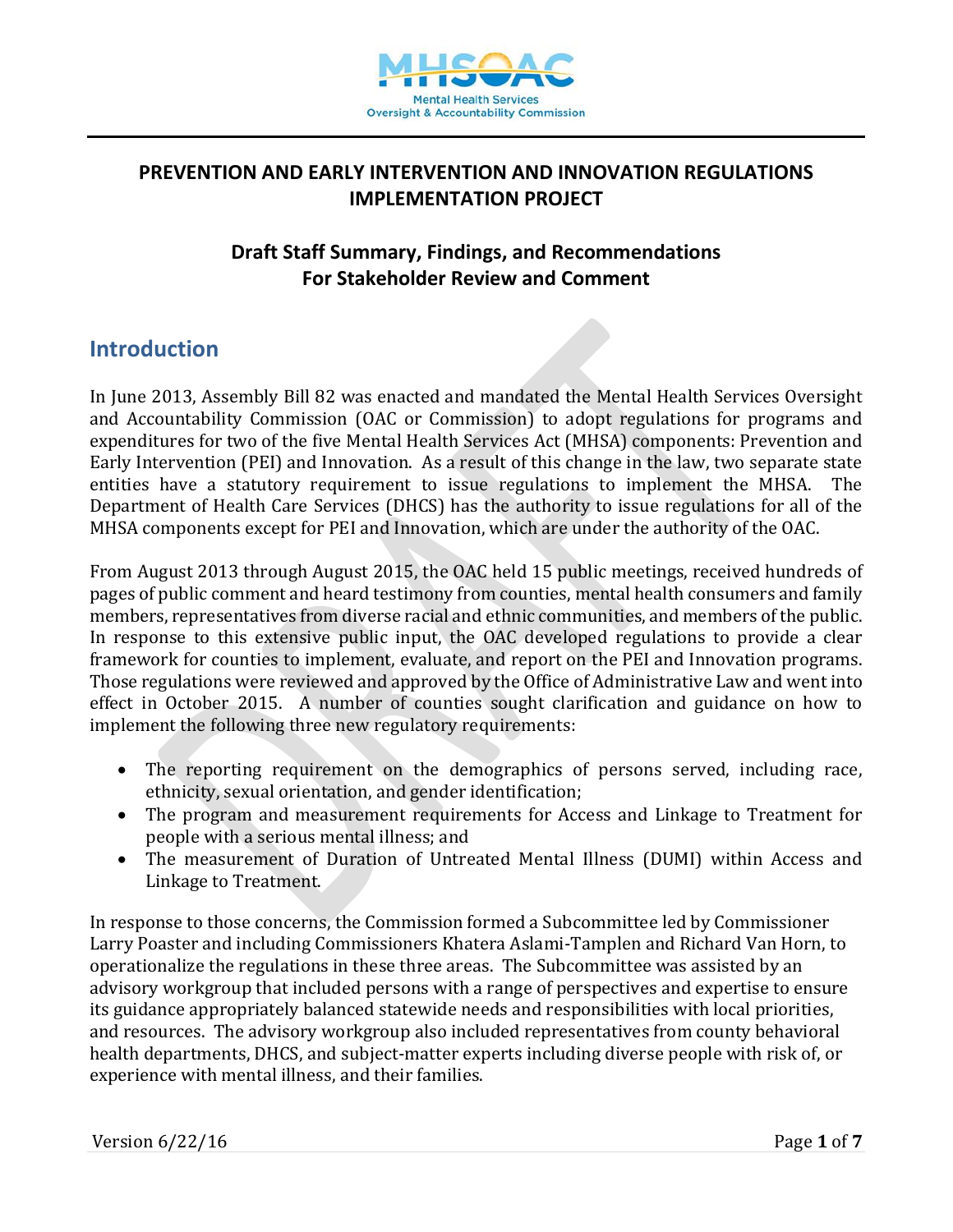The Subcommittee held four public meetings throughout the State to better understand the challenges faced by counties and providers in the implementation of the regulations with a focus on the three identified areas of concern: (1) the demographic reporting categories; (2) the program and measurement requirements for Access and Linkage to Treatment for people with a serious mental illness; and (3) the measurement of Duration of Untreated Mental Illness (DUMI).

More than 200 people, representing over 40 counties, as well as providers, community based organizations, California Behavioral Health Directors Association (CBHDA), the Department of Health Care Services, and stakeholders, attended the Subcommittee meetings. The first meeting, held in February, was a two day meeting to discuss the program and measurement requirements for Access and Linkage to Treatment for people with a serious mental illness (SMI) and the measurement of Duration of Untreated Mental Illness (DUMI). Regional meetings to discuss the demographic reporting requirements were held in Alameda County, Los Angeles County, and Calaveras County. Participants shared both the challenges faced in their county as well as strategies to address the challenges.

Informed by the knowledge, experience and expertise of the advisory workgroup and meeting participants, MHSOAC staff identified six key challenges regarding operationalizing the three regulatory requirements of focus in this project.

## **1. Not all counties are currently equipped to collect key, sensitive demographic information.**

The PEI and Innovation regulations require counties to collect and report the age, race, ethnicity, sexual orientation, and gender identity of program participants. Collecting such demographic information is essential to reducing disparities in access to mental health services. Information on the race and ethnicity of individuals receiving services in the behavioral health system has been collected for decades. Recent federal and state laws have expanded the collection of demographic information to include information on sexual orientation and gender identification. In 2015 California enacted the Lesbian, Gay, Bisexual, and Transgender Disparities Reduction Act. This Act requires the Department of Health Care Services (DHCS), Department of Public Health, Department of Social Services, and Department of Aging, by no later than 2018, to collect voluntary self-identification information pertaining to sexual orientation and gender identity.

Yet county officials have pointed out that the regulations do not provide guidance on how or when demographic information must be collected. They have also asserted that collecting such information regarding children and youth in school-based PEI and Innovation projects must be done in ways that are consistent with the California Education Code.

A few counties have experience in collecting demographic information including sexual orientation and gender identity. San Francisco and San Mateo Counties have been collecting gender identification and sexual orientation for years and have developed guidelines for data collection, including age thresholds for children and youth. However, in order to meet the information needs of the state and to tell a statewide story, demographic information must be collected in all counties, not just a few.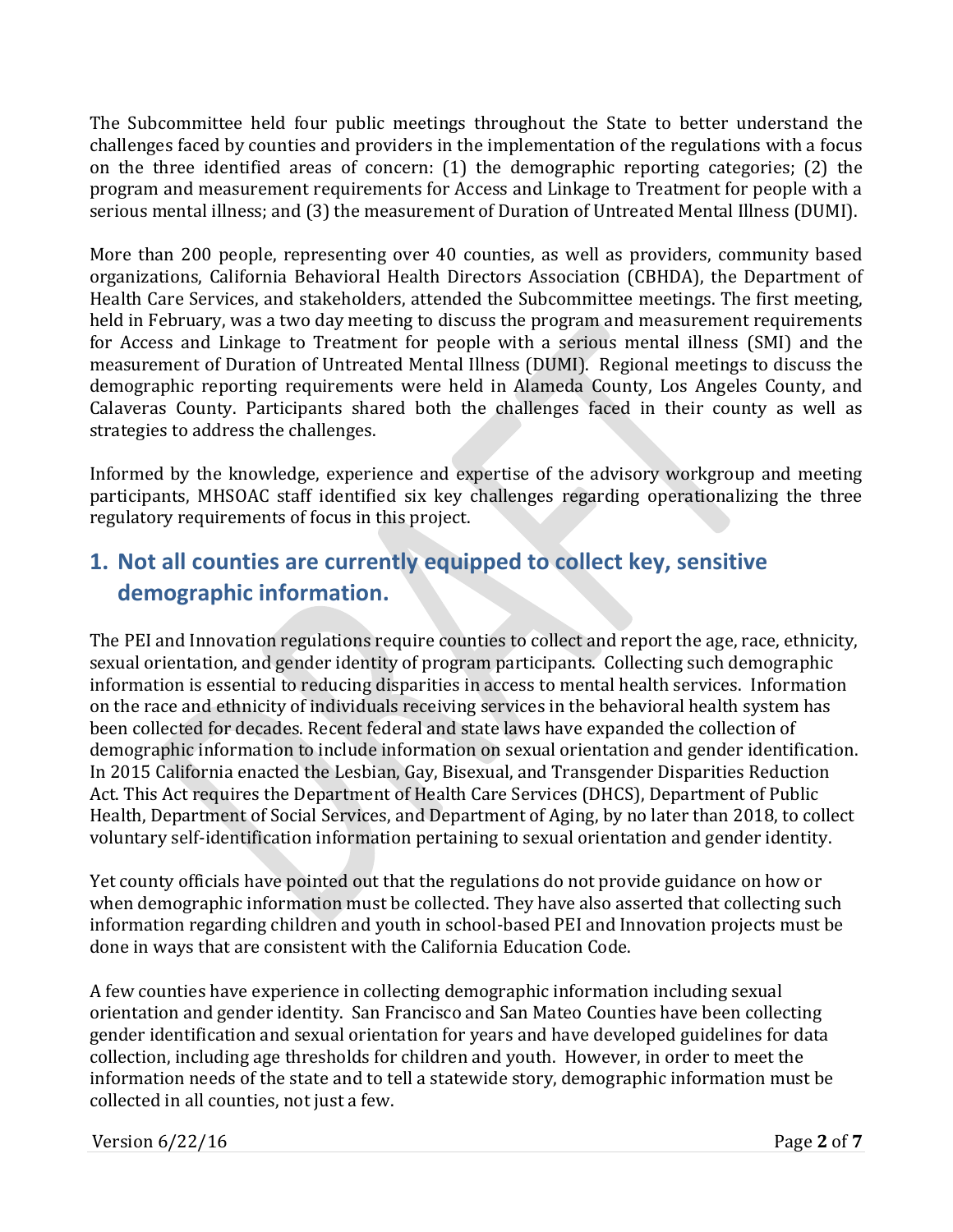#### **Recommendation 1**

- The MHSOAC and other statewide entities should support counties by facilitating learning collaboratives. Collaboratives would provide an opportunity for counties that have experience in collecting demographic information on sexual orientation and gender identification and other subject matter experts to share lessons learned and best practices for collecting sensitive, culturally and linguistically competent, and age appropriate data.
- In conjunction with learning collaboratives, the MHSOAC should support the development of training and guidance documents for county and provider staff development, including a toolkit that explains why the data is being collected and how it will be used to support quality improvement.
- For programs serving children or youth, the MHSOAC should amend the regulations to clarify that data on children/youth is to be collected and reported to the extent permissible by federal and state law.
- In addition, the MHSOAC should engage with DHCS and other state departments recently mandated to collect sexual orientation and gender identification data, Health and Human Services Agency, and the Legislature, with the goal to have a statewide uniform standard for collecting this data.

### **2. There is no statewide or integrated IT system that allows counties to submit timely and affordable reports.**

Federal and state entities require counties to submit multiple reports which are often different and sometimes require inconsistent information. For example, counties are required to report information on Full Service Partnerships, an element of the CSS component of the MHSA, through the Data Collection Reporting (DCR). This data system is one of several data systems that counties must use to submit reports to the state. In addition, counties have separate Electronic Health Records (EHR) systems that are not interoperable with systems used by their service providers or the state.

PEI regulations require counties to submit specific data, including tracking referrals, which may be duplicative of, or in addition to, the data elements required by federal and/or other state entities. The regulations do not have templates or guidelines on how to collect and submit the required information. The added PEI and Innovation reporting requirements may create additional costs for counties for IT systems, infrastructure, and staffing. However, most contracts between EHR vendors and counties require the vendor to update the system, at little or no cost, to comply with new regulations.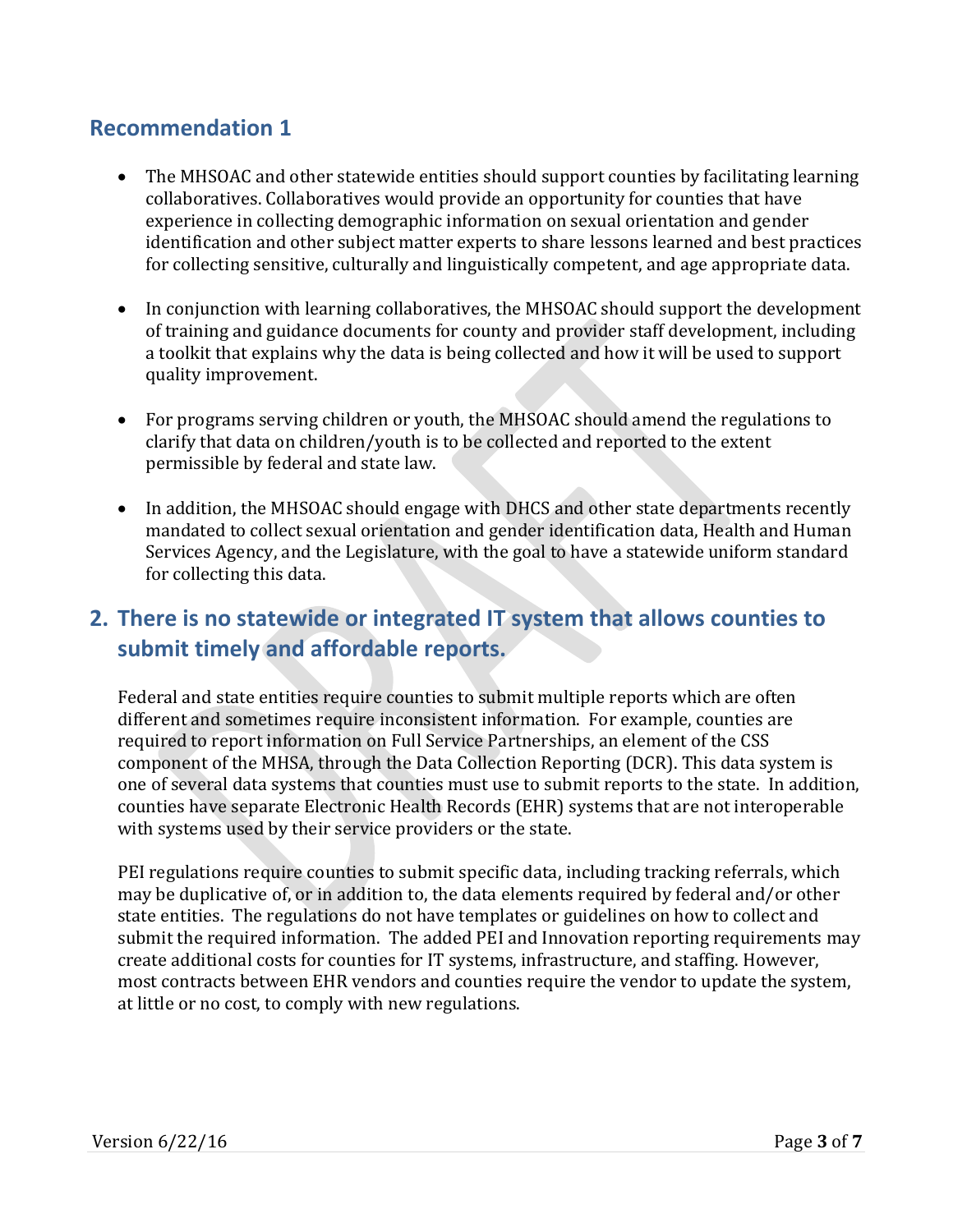### **Recommendation 2**

- Counties should engage with their EHR vendors to clarify procedures for modifying and updating their data collection systems in light of new reporting mandates.
- Counties should explore use of unspent MHSA Capital Facilities and Technologic Needs funds to cover the costs of additional data requirements to perform these functions.
- MHSOAC should engage with DHCS and other state departments to explore ways that data collection and reporting requirements may be consolidated and streamlined.

## **3. Very small counties with a population of 100,000 or less do not have the staff or resources to meet some of the regulatory requirements which are designed for larger counties.**

Very small counties range in population from under 2,000 to 99,000 and receive a small amount of MHSA funds for PEI. For example, in fiscal year 2014-15 the PEI funds distributed to these counties ranged from less than \$300,000 (Alpine County) to approximate \$900,000 (Nevada County). Unlike larger counties, very small counties are typically rural with small populations spread over large geographic areas and are isolated and far from urban centers. In addition, due to the small number of individuals from any one specific demographic group, reporting of program level participants may create violations of state privacy laws.

### **Recommendation 3**

- The MHSOAC should consider amending the regulations to allow very small counties to report data on a county-level instead of program-level.
- The MHSOAC should support very small counties by facilitating learning collaboratives focusing on best practices within very small counties.
- In addition, the MHSOAC may want to consider a broader discussion of whether to amend the regulations to grant very small counties a waiver from some regulatory program and/or reporting requirements.

## **4. Counties do not currently have the tools needed to collect some of the required Access and Linkage to Treatment data, such as referral tracking and Duration of Untreated Mental Illness.**

A driving goal of the Mental Health Services Act (MHSA) is a significant reduction in the number of Californians who "fall through the cracks" and are unable to access timely and appropriate mental health services. In order to make sure that there is access to MHSA programs, the PEI regulations require counties to integrate an Access and Linkage to Treatment strategy in all PEI

Version 6/22/16 Page **4** of **7**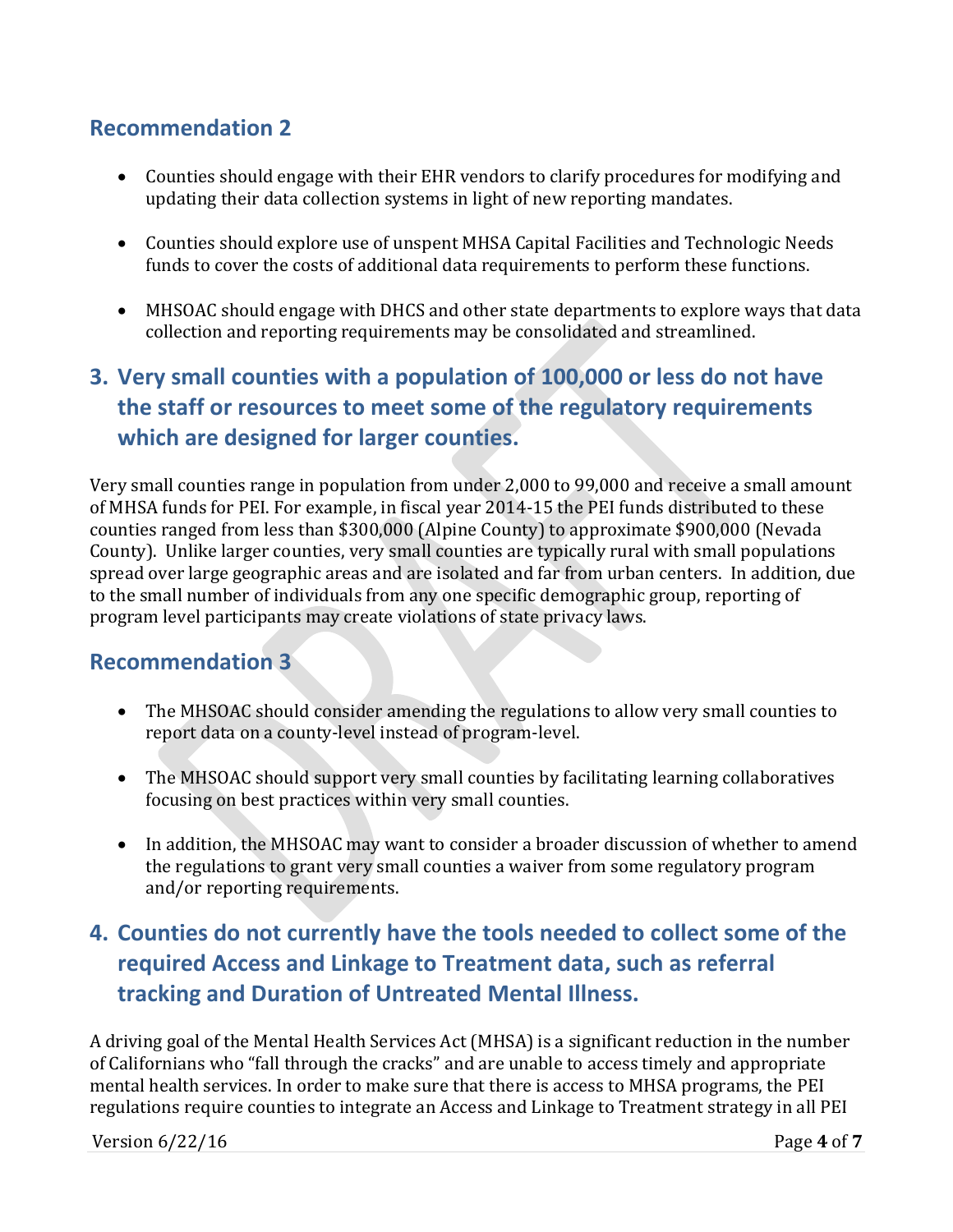funded programs. Further, the Office of Administrative Law (OAL) required the regulations to require counties to operate at least one stand-alone Access and Linkage to Treatment program. The OAL was of the opinion that the requirement was necessary to be consistent with the MHSA.

For both Access and Linkage to Treatment strategies and the stand-alone program, the PEI regulations require counties to collect the following data:

- 1. the number of individuals with serious mental illness referred to treatment and the kind of treatment to which the individual was referred;
- 2. the number of individuals who followed through on the referral;
- 3. the average duration of untreated mental illness for individuals without prior treatment for serious mental illness; and
- 4. the average interval between the referral and participation in the program to which the individual was referred.

There are several technical challenges with collecting the information listed in two, three, and four above. The regulations do not define "referral" nor differentiate the tracking requirements for non-clinical and/or outreach-oriented programs and clinical programs. Thus there is a concern that data may be required to be collected by individuals who do not have expertise to determine if a person has serious mental illness and needs a referral. There is also a lack of clarity as to whether referrals to programs outside of the county mental health system must be tracked. An additional challenge is the lack of an IT system to track referrals. One county working on this challenge is Lake County. The OAC recently approved Lake County's Innovation project that will test an on-line web portal that supports referral tracking and interagency coordination to facilitate communication between the referring agencies and the agencies receiving the referrals.

In addition, the regulations do not prescribe the metrics for measuring the Duration of Untreated Mental Illness (DUMI) across diagnostic mental disorders. Counties are given flexibility to choose which metrics to use. There are assessment tools for measuring the duration of untreated psychosis in some early intervention psychosis programs, however, there are no such tools for other disorders (e.g. non-psychotic affective disorders, personality disorders, post traumatic stress disorder). Without standardized assessment for DUMI, counties do not currently have the tools for measuring DUMI.

### **Recommendation 4**

- The MHSOAC with other statewide entities should facilitate learning collaboratives and develop training and guidance documents, including standardized metrics for measuring DUMI.
- The MHSOAC should provide clarification on the meaning of "referral," and specify when such referrals are to be documented.
- The MHSOAC should provide clarification that a county is only responsible for reporting referrals made to other county programs (either county or provider operated).

Version 6/22/16 Page **5** of **7**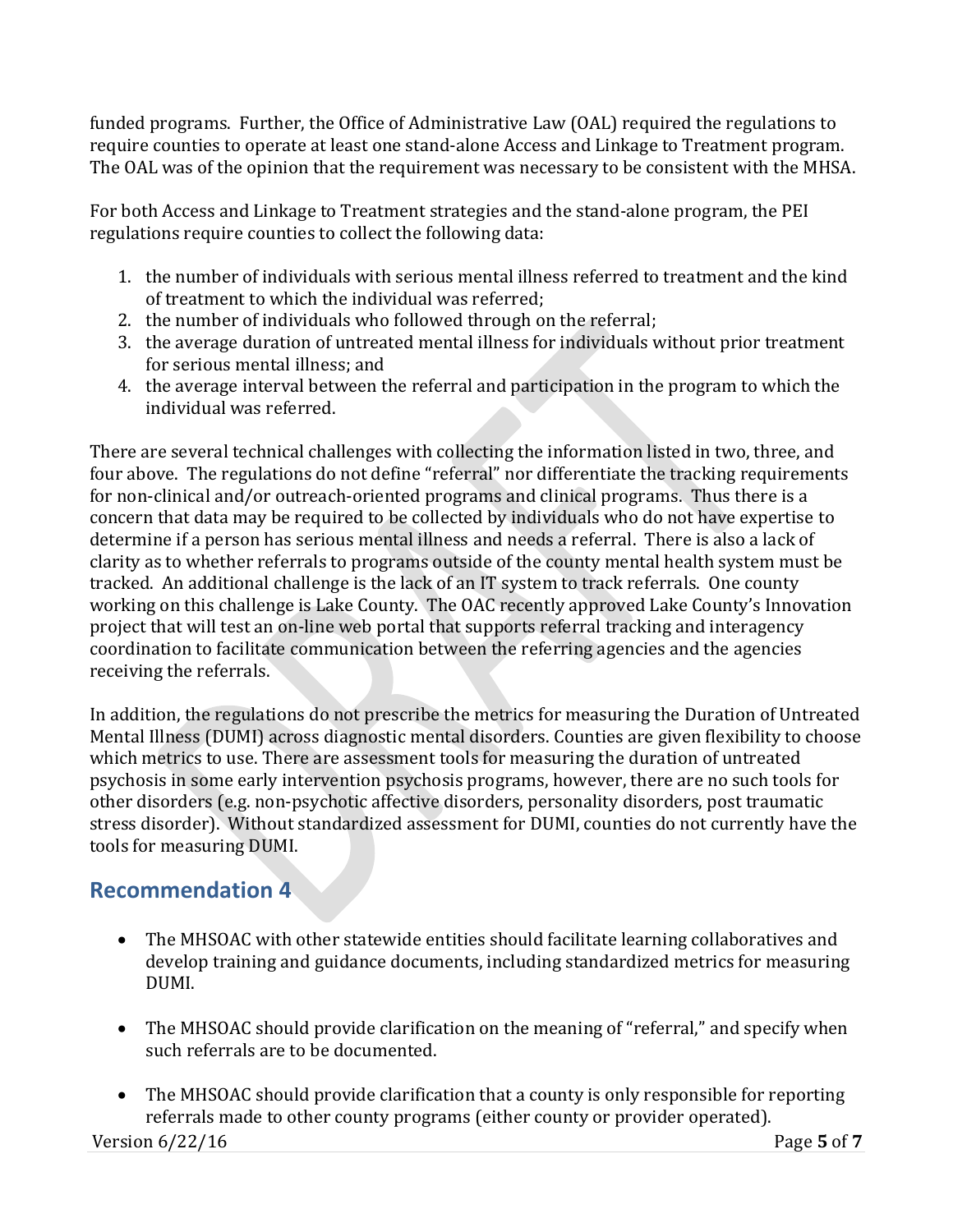# **5. Some counties integrate their referrals into their assessment and treatment systems of Community Services and Support (CSS) and face difficulties separating data from Access and Linkage to Treatment funded by PEI from that funded by CSS.**

The components of the MHSA were rolled out sequentially: Community Services and Support (CSS) in 2005 and PEI in 2007. Thus, some counties provide services similar to Access and Linkage to Treatment as part of their CSS program. For those counties, there are some limitations differentiating or identifying PEI funded referrals from existing CSS funded referrals.

Another area where there is an overlap with PEI and CSS funded programs is the PEI program requirement of Outreach for Increasing Recognition of Early Signs of Mental Illness. The regulations addressed this overlap by allowing the county to fund the Outreach program through another MHSA component.

#### **Recommendation 5**

 The Commission should consider amending PEI regulations Section 3726 to add a subdivision allowing a county to pay for Access and Linkage to Treatment Program through another Mental Health Services Act funding stream such as Community Services and Supports (CSS) as long as the requirements in the PEI regulations are met.

## **6. The Commission's process for developing and implementing new data collection requirements does not provide sufficient time to establish needed data collection systems.**

Establishing data collection systems to timely comply with the regulations is challenging. Under the regulations, effective November 2015, counties are required to submit two reports to the State: Annual Report and Three-Year Evaluation Report. Both reports require counties to submit demographic information on persons served. Although some counties may be able to meet the deadlines for the first reports, many counties will not.

Under the regulations, the first Annual Report, due December 30, 2017 requires data from July 1, 2016 through June 30, 2017. The regulations will have only been in effect for eight months before counties must start collecting data for this report. Counties are required to submit an Annual Report every year thereafter except when a Three-Year Evaluation Report is due. Thus, the second Annual Report is due December 30, 2019.

The first Three-Year Evaluation Report, due December 30, 2018, requires data from three fiscal years: Fiscal year 2015-16 (July 1, 2015 - June 30, 2016); Fiscal year 2016-17 (July 1, 2016 - June 30, 2017; and Fiscal year 2017-18 (July 1, 2017 - June 30, 2018). The regulations were not in effect until several months after the beginning of year one of this report (FY 2015-16) and thus Counties were not required to collect the data for this period. For year two (Fiscal year 2016-17)